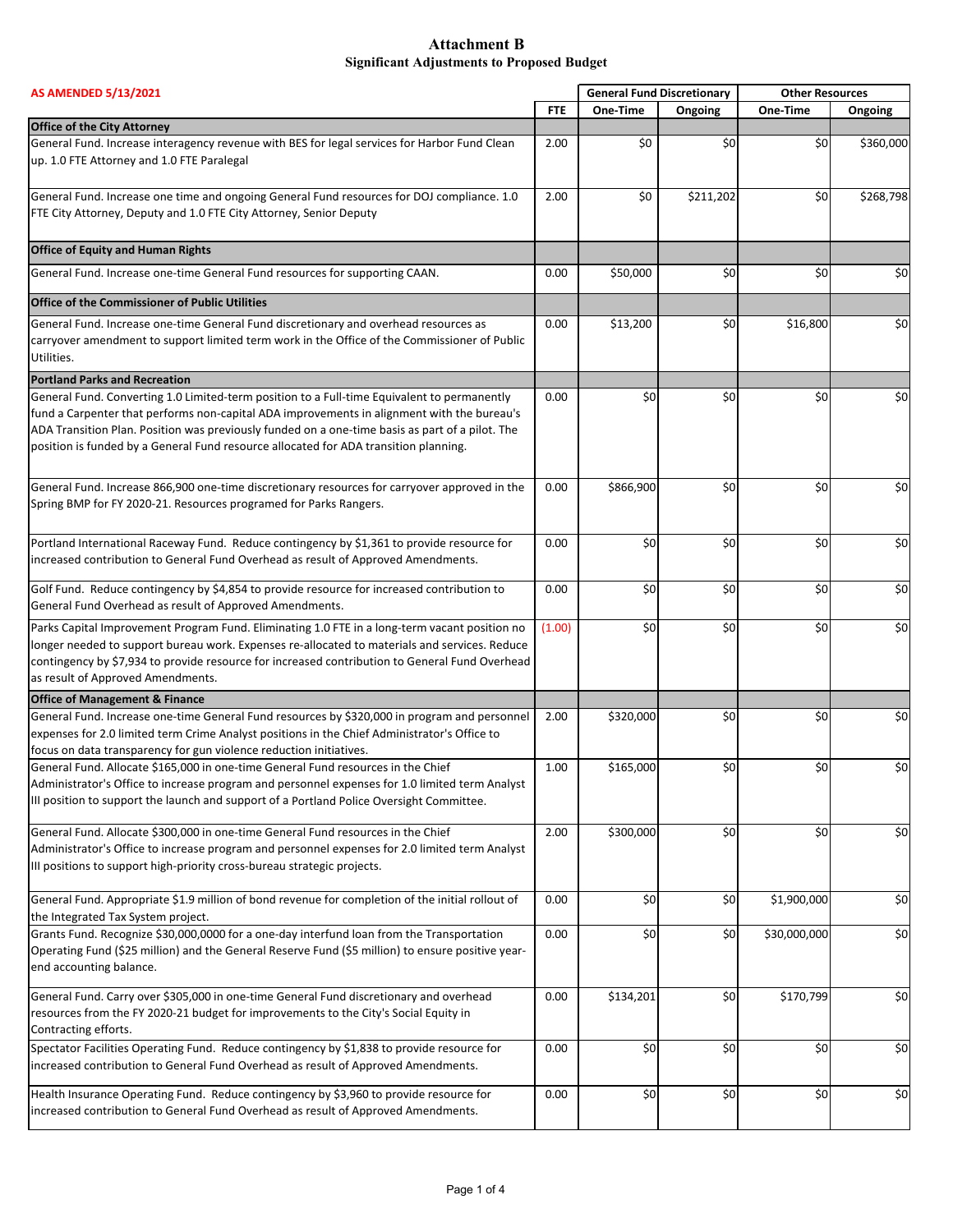| <b>AS AMENDED 5/13/2021</b>                                                                                                                                                                                                                                                                                                                                                                                                                                                                                                                                       |            | <b>General Fund Discretionary</b> |           | <b>Other Resources</b> |              |
|-------------------------------------------------------------------------------------------------------------------------------------------------------------------------------------------------------------------------------------------------------------------------------------------------------------------------------------------------------------------------------------------------------------------------------------------------------------------------------------------------------------------------------------------------------------------|------------|-----------------------------------|-----------|------------------------|--------------|
|                                                                                                                                                                                                                                                                                                                                                                                                                                                                                                                                                                   | <b>FTE</b> | One-Time                          | Ongoing   | One-Time               | Ongoing      |
| Facilities Operating Fund. Reduce contingency by \$30,135 to provide resource for increased<br>contribution to General Fund Overhead as result of Approved Amendments.                                                                                                                                                                                                                                                                                                                                                                                            | 0.00       | \$0                               | \$0       | \$0                    | \$0          |
| CityFleet Operating Fund. Reduce contingency by \$15,518 to provide resource for increased<br>contribution to General Fund Overhead as result of Approved Amendments.                                                                                                                                                                                                                                                                                                                                                                                             | 0.00       | \$0                               | \$0       | \$0                    | \$0          |
| Printing & Distribution Operating Fund. Reduce contingency by \$3,158 to provide resource for<br>increased contribution to General Fund Overhead as result of Approved Amendments.                                                                                                                                                                                                                                                                                                                                                                                | 0.00       | \$0                               | \$0       | \$0                    | \$0          |
| Insurance & Claims Operating Fund. Reduce contingency by \$2,770 to provide resource for<br>increased contribution to General Fund Overhead as result of Approved Amendments.                                                                                                                                                                                                                                                                                                                                                                                     | 0.00       | \$0                               | \$0       | \$0                    | \$0          |
| Workers' Compensation Operating Fund. Reduce contingency by \$1,226 to provide resource for<br>increased contribution to General Fund Overhead as result of Approved Amendments.                                                                                                                                                                                                                                                                                                                                                                                  | 0.00       | \$0                               | \$0       | \$0                    | \$0          |
| Technology Services Operating Fund. Reduce contingency by \$31,885 to provide resource for<br>increased contribution to General Fund Overhead as result of Approved Amendments.                                                                                                                                                                                                                                                                                                                                                                                   | 0.00       | \$0                               | \$0       | \$0                    | \$0          |
| <b>Portland Housing Bureau</b>                                                                                                                                                                                                                                                                                                                                                                                                                                                                                                                                    |            |                                   |           |                        |              |
| Housing Investment Fund. Add interfund transfers to manage cash for PDX Bond and Metro<br>Grant housing program delivery, and continue funding for homeowner programs. Reduce<br>program expenses by \$1,436 to provide resource for increased contribution to General Fund<br>Overhead as result of Approved Amendments.                                                                                                                                                                                                                                         | 0.00       | \$0                               | \$0       | \$0                    | \$3,075,377  |
| Grants Fund. Add remaining Emergency Rental Assistance (ERAP) funds; re-budget Emergency<br>Solutions Grant (ESG)-CV2 funds to continue community assistance; adjust Metro Grant fund for<br>potential project award later in FY 2021-22.                                                                                                                                                                                                                                                                                                                         | 0.00       | \$0                               | \$0       | \$31,126,794           | \$0          |
| CDBG Fund. Re-budget Community Development Block Grants Coronavirus (CDBG-CV funds) to                                                                                                                                                                                                                                                                                                                                                                                                                                                                            | 0.00       | \$0                               | \$0       | \$0                    | \$5,536,726  |
| continue community assistance and re-budget various affordable housing projects.                                                                                                                                                                                                                                                                                                                                                                                                                                                                                  |            |                                   |           |                        |              |
| HOME Grant Fund. Reductions to opportunity funds reflecting lower than anticipated HUD<br>allocation.                                                                                                                                                                                                                                                                                                                                                                                                                                                             | 0.00       | \$0                               | \$0       | \$0                    | ( \$256,771) |
| Tax Increment Financing Reimbursement Fund. Re-budget of several affordable housing projects<br>and the alignment of opportunity funds to coincide with potential future project awards. Reduce<br>resources by \$298,269 and reduce FTE by 2.0 LTE to reflect a change in funding source for the<br>N/NE Preference Policy expansion of TIF Interstate Corridor resources to General Fund ongoing<br>resources. Reduce program expenses by \$10,682 to provide resource for increased contribution<br>to General Fund Overhead as result of Approved Amendments. | (2.00)     | \$0                               | \$0       | ( \$298, 259)          | \$11,597,438 |
| Inclusionary Housing Fund. Adjusting funds for pre-development loans for potential Metro Grant<br>housing projects. Reduce program expenses by \$454 to provide resource for increased<br>contribution to General Fund Overhead as result of Approved Amendments.                                                                                                                                                                                                                                                                                                 | 0.00       | \$0                               | \$0       | \$0                    | \$1,000,000  |
| Housing Property Fund. Revisions to apartment building operating budgets. Reduce program<br>expenses by \$1,220 to provide resource for increased contribution to General Fund Overhead as<br>result of Approved Amendments.                                                                                                                                                                                                                                                                                                                                      | 0.00       | \$0                               | \$0       | \$0                    | \$103,736    |
| Affordable Housing Development Fund. Re-budget of several affordable housing projects to<br>reflect adjusted closing and construction schedules.                                                                                                                                                                                                                                                                                                                                                                                                                  | 0.00       | \$0                               | \$0       | \$33,442,144           | \$0          |
| General Fund. Add \$298,259 in ongoing General Fund resources and 2.0 FTE to support ongoing<br>work and expansion of the administration of the N/NE Preference Policy and add \$150,000 in<br>one-time General Fund resources for an inclusionary housing market study.                                                                                                                                                                                                                                                                                          | 2.00       | \$150,000                         | \$298,259 |                        |              |
| Grants Fund. Allocate \$3.0 million of American Rescue Plan resources to be passed through to<br>the Joint Office of Homeless Services for the Alternative Shelter program.                                                                                                                                                                                                                                                                                                                                                                                       | 0.00       | \$0                               | \$0       | \$3,000,000            | \$0          |
| <b>Office of Community and Civic Life</b>                                                                                                                                                                                                                                                                                                                                                                                                                                                                                                                         |            |                                   |           |                        |              |
| General Fund. Add back 5% reductions on a one-time basis (\$118,821) for District Coalition<br>Offices (DCOs) which support neighborhood associations and other place-based groups. Restore<br>and expand funding on a one-time basis (\$250,000) for the Small Grants Program, administered<br>through DCOs, which provides small grants to community organizations.                                                                                                                                                                                             | 0.00       | \$368,821                         | \$0       | \$0                    | \$0          |
| Cannabis Licensing Fund. Reduce contingency by \$422 to provide resource for increased<br>contribution to General Fund Overhead as result of Approved Amendments.                                                                                                                                                                                                                                                                                                                                                                                                 | 0.00       | \$0                               | \$0       | \$0                    | \$0          |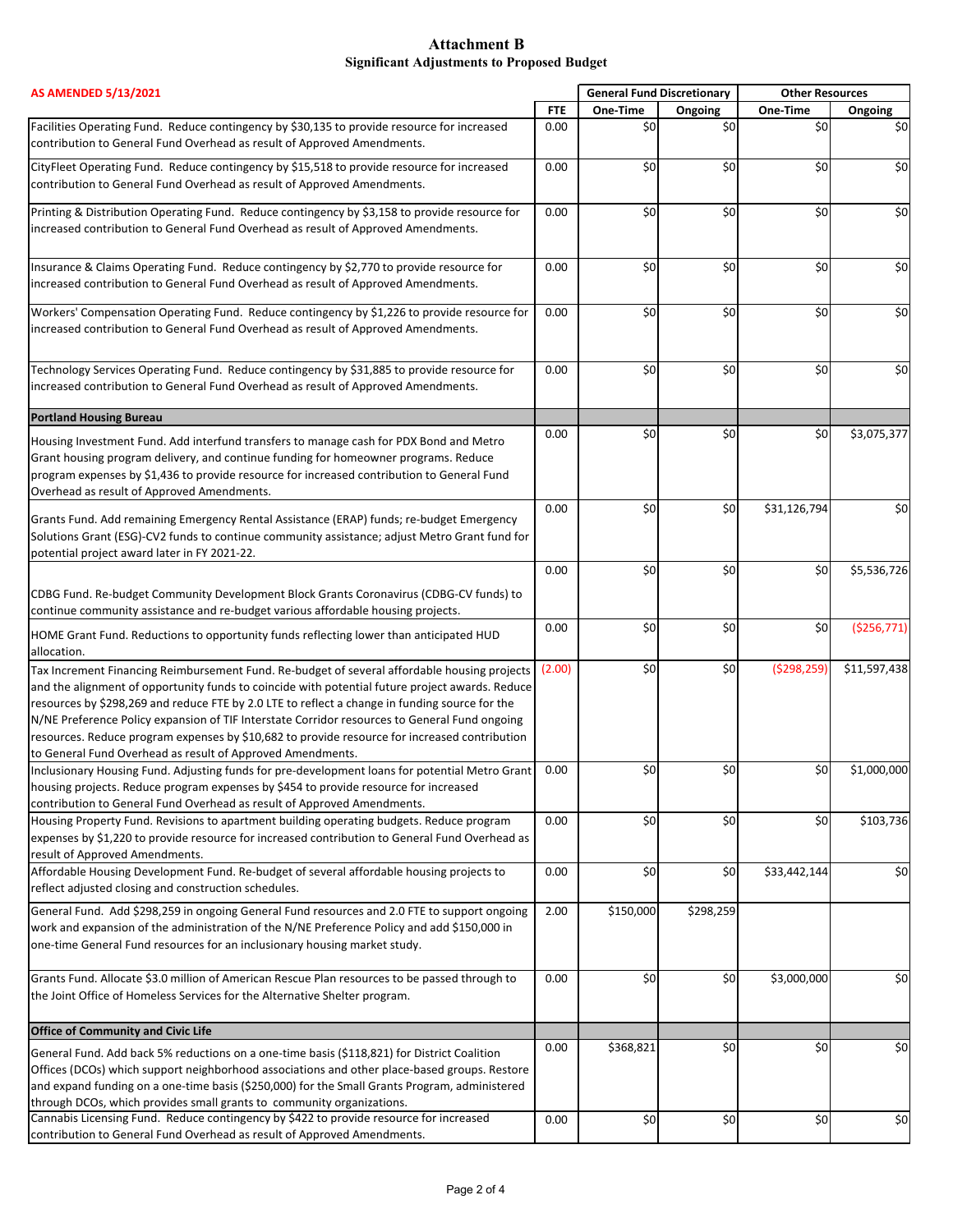| <b>AS AMENDED 5/13/2021</b>                                                                           |            | <b>General Fund Discretionary</b> |              | <b>Other Resources</b> |           |
|-------------------------------------------------------------------------------------------------------|------------|-----------------------------------|--------------|------------------------|-----------|
|                                                                                                       | <b>FTE</b> | One-Time                          | Ongoing      | One-Time               | Ongoing   |
| Recreational Cannabis Tax Fund. Allocate \$1.3 million in one-time resources to create a Cannabis     | 0.00       | \$0                               | \$0          | \$1,330,000            | \$0       |
| Emergency Relief Fund to support cannabis businesses with emergency relief grants.                    |            |                                   |              |                        |           |
| <b>Bureau of Emergency Communications</b>                                                             |            |                                   |              |                        |           |
| Emergency Communications Fund. Reduce program expenses by \$12,964 to provide resource for            | 0.00       | \$0                               | \$0          | \$0                    | \$0       |
| increased contribution to General Fund Overhead as result of Approved Amendments.                     |            |                                   |              |                        |           |
| <b>Bureau of Development Services</b>                                                                 |            |                                   |              |                        |           |
|                                                                                                       |            |                                   |              |                        |           |
| Development Services Fund. Reduce contingency by \$36,669 to provide resource for increased           | 0.00       | \$0                               | \$0          | \$0                    | \$0       |
| contribution to General Fund Overhead as result of Approved Amendments.                               |            |                                   |              |                        |           |
| <b>Portland Bureau of Transportation</b>                                                              |            |                                   |              |                        |           |
| Grants Fund. Add \$3,509,000 in one-time American Rescue Plan (ARP) funds to support the              | 0.00       | \$0                               | \$0          | \$3,509,000            | \$0       |
| Bureau's Healthy Business Program.                                                                    |            |                                   |              |                        |           |
| Parking Facilities Fund. Reduce contingency by \$3,789 to provide resource for increased              | 0.00       | \$0                               | \$0          | \$0                    | \$0       |
| contribution to General Fund Overhead as result of Approved Amendments.                               |            |                                   |              |                        |           |
| Recreational Cannabis Tax Fund. Allocate \$900,000 in one-time Recreational Cannabis Tax Fund         | 0.00       | \$0                               | \$0          | \$900,000              | \$0       |
| resources to support safety improvements to Outer Stark.                                              |            |                                   |              |                        |           |
| Transportation Operating Fund. Decreased beginning fund balance by \$25,000,000 and increase          | 2.00       | \$0                               | \$0          | \$0                    | \$0       |
| bond and note proceed revenue by the same amount for an interfund loan to the Grants Fund.            |            |                                   |              |                        |           |
| The bureau also added 2.0 FTE, one of which is an Administrative Specialist I position in the         |            |                                   |              |                        |           |
| Streetcar Program that was mistakenly cut in the FY 2021-22 Requested Budget. The position is         |            |                                   |              |                        |           |
| funded from an offsetting reduction in external materials and materials. Changes also include         |            |                                   |              |                        |           |
| the addition of 1.0 Supervisor I FTE in Parking Operations that is funded with an offsetting          |            |                                   |              |                        |           |
| reduction in external materials and services and reallocating personnel resources. Reduce             |            |                                   |              |                        |           |
| contingency by \$104,479 to provide resource for increased contribution to General Fund               |            |                                   |              |                        |           |
| Overhead as result of Approved Amendments.                                                            |            |                                   |              |                        |           |
|                                                                                                       |            |                                   |              |                        |           |
| <b>Portland Water Bureau</b>                                                                          |            |                                   |              |                        |           |
|                                                                                                       |            |                                   |              |                        |           |
| Water Fund. Reduce contingency by \$76,023 to provide resource for increased contribution to          | 0.00       | \$0                               | \$0          | \$0                    | \$0       |
| General Fund Overhead as result of Approved Amendments.                                               |            |                                   |              |                        |           |
| Hydroelectric Power Operating Fund. Reduce contingency by \$1,224 to provide resource for             | 0.00       | \$0                               | \$0          | \$0                    | \$0       |
| increased contribution to General Fund Overhead as result of Approved Amendments.                     |            |                                   |              |                        |           |
| <b>Bureau of Environmental Services</b>                                                               |            |                                   |              |                        |           |
| Sewer System Operating Fund. Reduce contingency by \$93,870 to provide resource for                   | 0.00       | \$0                               | \$0          | \$0                    | \$0       |
| increased contribution to General Fund Overhead as result of Approved Amendments.                     |            |                                   |              |                        |           |
| Environmental Remediation Fund. Transfer \$360,000 from the budget for outside legal counsel          | 0.00       | \$0                               | \$0          | \$0                    | \$0       |
| services in external materials & services to an IA with the City Attorney's Office for in-house legal |            |                                   |              |                        |           |
| work on the Portland Harbor Superfund effort. Reduce contingency by \$1,167 to provide                |            |                                   |              |                        |           |
| resource for increased contribution to General Fund Overhead as result of Approved                    |            |                                   |              |                        |           |
| Amendments.                                                                                           |            |                                   |              |                        |           |
| <b>Funds and Debt Management</b>                                                                      |            |                                   |              |                        |           |
| Recreational Cannabis Tax Fund. Decrease Recreational Cannabis Tax discretionary resource,            | 0.00       | \$0                               | \$0          | ( \$3,000,000)         | \$0       |
| and offset with reduction to contingency. This is a complementary action to increased program         |            |                                   |              |                        |           |
| expenses in the Recreational Cannabis Tax fund in bureau budgets.                                     |            |                                   |              |                        |           |
|                                                                                                       |            |                                   |              |                        |           |
| General Fund. Increase General Fund Overhead payments for approved amendments by                      | 0.00       | ( \$8,755,470)                    | ( \$544,461) | \$8,428,324            | \$0       |
| \$456,397; reduce \$544,461 of ongoing General Fund discretionary from contribution to future         |            |                                   |              |                        |           |
| stability reserve; reduce \$8,755,470 from General Fund one-time policy reserve carryovers from       |            |                                   |              |                        |           |
| FY 2020-21. Increase beginning fund balance by \$8,428,324 for policy reserve carryovers and          |            |                                   |              |                        |           |
| increase one-time contribution to General Fund Overhead policy reserve by \$187,599.                  |            |                                   |              |                        |           |
| General Reserve Fund. Decrease in beginning fund balance of \$5.0 million and offset by increase      | 0.00       | \$0                               | \$0          | \$0                    | \$0       |
| in interfund loan repayments by the same amount. This is to ensure year-end balances in the           |            |                                   |              |                        |           |
| Grants Fund are sufficient.                                                                           |            |                                   |              |                        |           |
| <b>Prosper Portland</b>                                                                               |            |                                   |              |                        |           |
| General Fund. Appropriate \$40,385 in one-time General Fund resources for overhead and                | 0.00       | \$40,385                          | \$0          | \$0                    | \$0       |
| administrative costs of the Portland Film Office.                                                     |            |                                   |              |                        |           |
| Recreational Cannabis Tax Fund. Allocate \$420,000 in ongoing Recreational Cannabis Tax               | 0.00       | \$0                               | \$0          | \$0                    | \$420,000 |
| resources for BIPOC Cannabis Business Development.                                                    |            |                                   |              |                        |           |